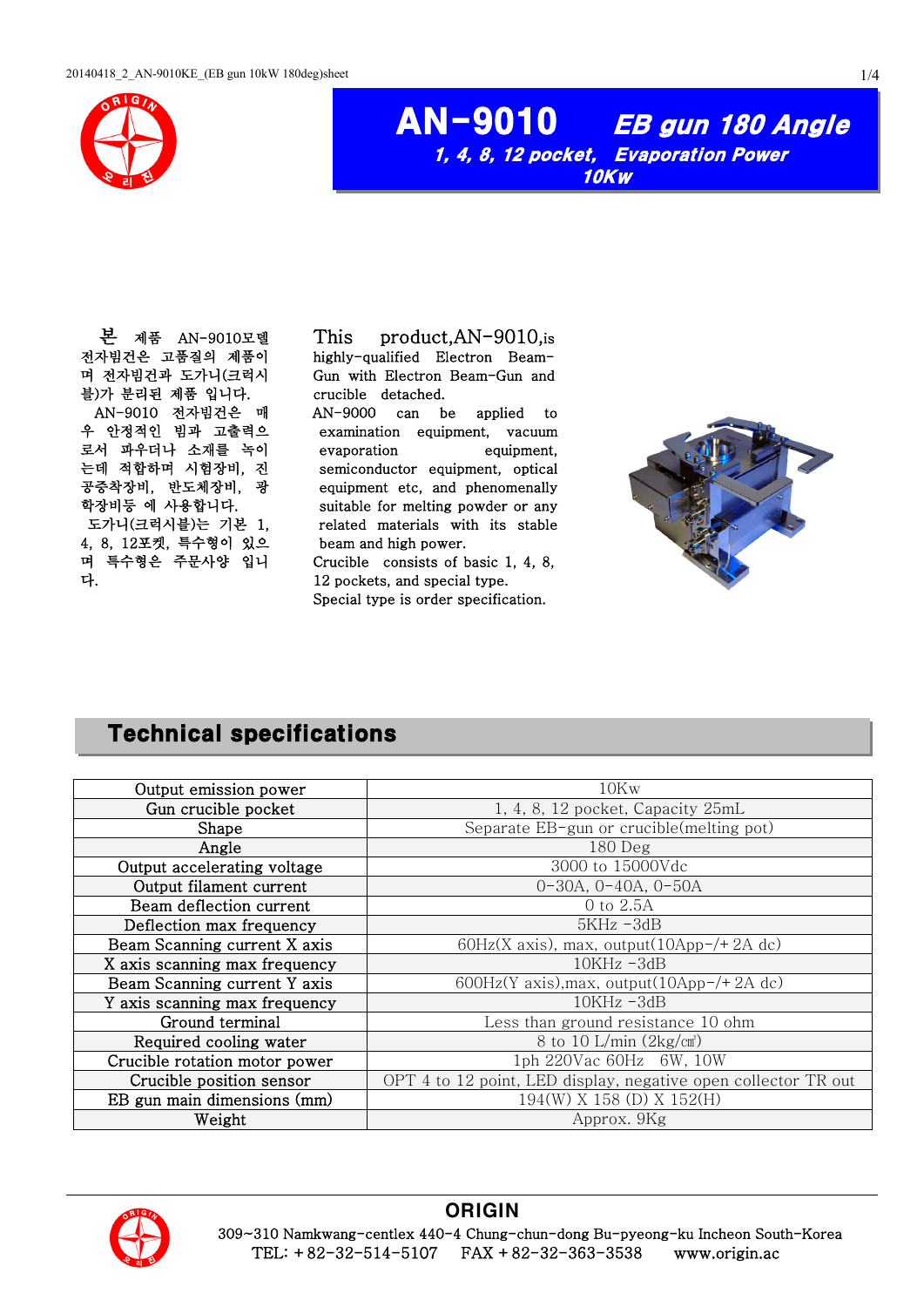#### **Dimensions**











**ORIGIN** 309~310 Namkwang-centlex 440-4 Chung-chun-dong Bu-pyeong-ku Incheon South-Korea TEL: +82-32-514-5107 FAX +82-32-363-3538 www.origin.ac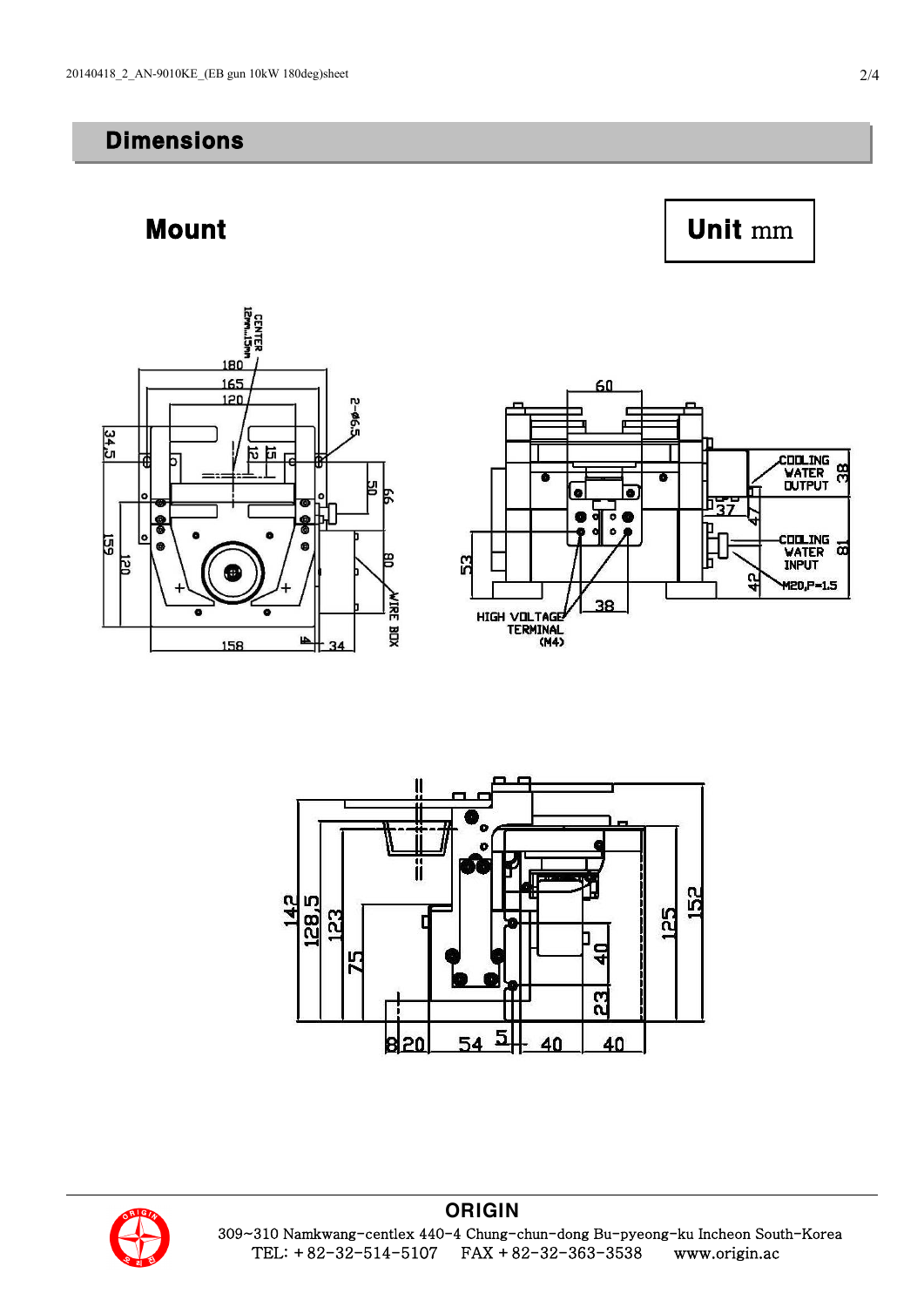## Order code

|   |                 | $ AN - 9010 - AA - B - C - D $   |
|---|-----------------|----------------------------------|
|   |                 |                                  |
| A | Power (Energy)  | <b>10</b> =10 $K_{\rm w}$        |
| B | Crucible pocket | <b>0. 1. 4. 8. A</b> = 12 Pocket |
| C | Spare           | $\mathbf{0}$ =Non                |
| N | Spare           | $\mathbf{0}$ =Non                |